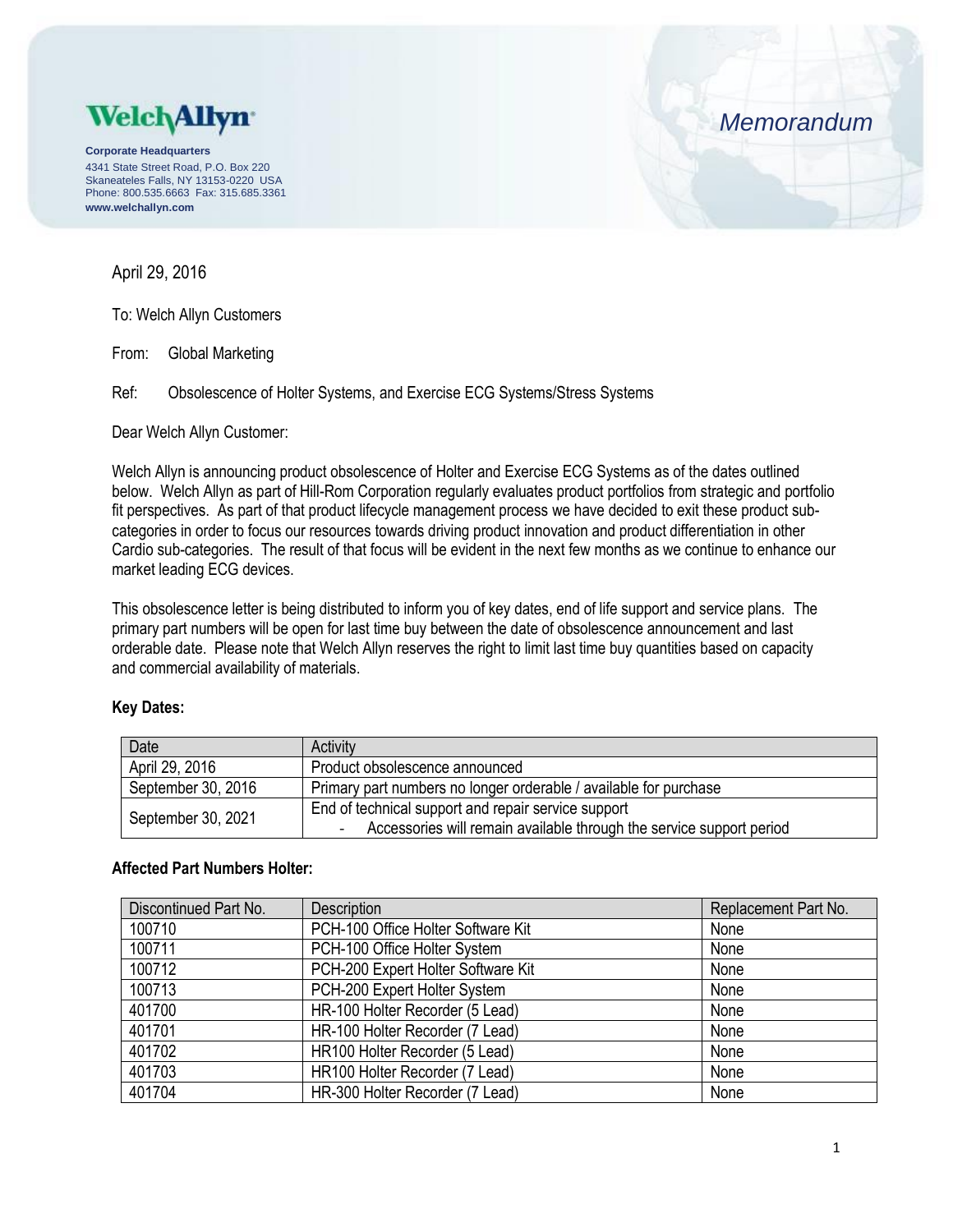| 401705 | HR-300 Holter Recorder (7 Lead) IEC         | None |
|--------|---------------------------------------------|------|
| 404954 | <b>HR300 R Mini Holter Recorder</b>         | None |
| 101510 | PCH100 Standalone Holter S/W w/o Recorder   | None |
| 101511 | PCH100 LAN - 3 User Holter S/W w/o Recorder | None |
| 704529 | PCH-100 LAN - 5 Additional User Licenses    | None |
| 101512 | PCH200 Standalone Holter S/W w/o Recorder   | None |
| 101513 | PCH200 LAN - 3 User Holter S/W w/o Recorder | None |
| 704540 | PCH-200 LAN - 5 Additional User Licenses    | None |
| 704527 | PCH-200 Stand Alone Software, Expert Holter | None |

# **Affected Part Numbers Exercise ECG Systems:**

| Discontinued Part No. | <b>Description</b>                                                                               | Replacement Part No. |
|-----------------------|--------------------------------------------------------------------------------------------------|----------------------|
| CPSP-UN-UC-D-PT       | PCE-210 PC Based Exercise Stress System, non-<br>interpretive, With PC and TM.                   | None                 |
| 101457                | PCE-210 PC Based Exercise Stress System, interpretive,<br>With PC and TM.                        | None                 |
| CPSP-UN-UC-D-P        | PCE-210 PC Based Exercise Stress System, non-<br>interpretive, With PC, NO TM.                   | None                 |
| CPSP-UN-UC-D-T        | PCE-210 PC Based Exercise Stress System, non-<br>interpretive, with TM - No Computer.            | None                 |
| CPSP-UN-UC-D          | PCE-210 PC Based Exercise Stress System, non-<br>interpretive, No TM & No Computer.              | None                 |
| UPG-UN-UC-D-T         | Upgrade PCR100 to PCE210.                                                                        | None                 |
| UPG-UN-UC-D           | Upgrade PCR100 to PCE210, no TM                                                                  | None                 |
| <b>CPS-UN</b>         | Welch Allyn PRO Exercise ECG System with USB Interface;<br><b>ECG Cable Not Included</b>         | None                 |
| CPS-UN5               | Welch Allyn PRO Exercise ECG System with 16.4 ft/5.0 m<br>USB Interface; ECG Cable Not Included  | None                 |
| CPS-UN-EC             | Welch Allyn PRO Exercise ECG System with USB Interface;<br>IEC ECG Cable (Clip)                  | None                 |
| CPS-UN-EP             | Welch Allyn PRO Exercise ECG System with USB Interface;<br>IEC ECG Cable (Push)                  | None                 |
| UPG-UN                | Pro Exercise ECG Upgrade from CPR excl. Patient Cable                                            | None                 |
| 721070                | TREADMILL TRACKMASTER 220V W/CONTROLLER                                                          | None                 |
| 721071                | TREADMILL TRACKMASTER 220V METRIC                                                                | None                 |
| 721049                | Treadmill - Trackmaster TMX428 220 volts<br>0.5-10 MPH, 0-25% elevation                          | None                 |
| 08126-0003            | Treadmill - Trackmaster TMX425 220 volts<br>0.5-10 MPH, 0-25% elevation                          | None                 |
| 08126-0006            | Trackmaster treadmill, TMX425 w/ manual CONTROLLER<br>(speed: 0.5-10 mph, elevation: 0-25%) 220V | None                 |
| 08281-0000            | Laser printer, CPWS Stress                                                                       | None                 |
| 08282-0000            | CPU w/ monitor, CPWS Stress                                                                      | None                 |
| TR-L                  | Trolley, Large (2+2 Shelfs + one basket)                                                         | None                 |
| <b>BI-WA</b>          | Welch Allyn Ergometer                                                                            | None                 |
| BI-WA-BP              | Welch Allyn Ergometer with BP Module                                                             | None                 |
| <b>BI-WA-MIC-SET</b>  | Welch Allyn Microphone Set                                                                       | None                 |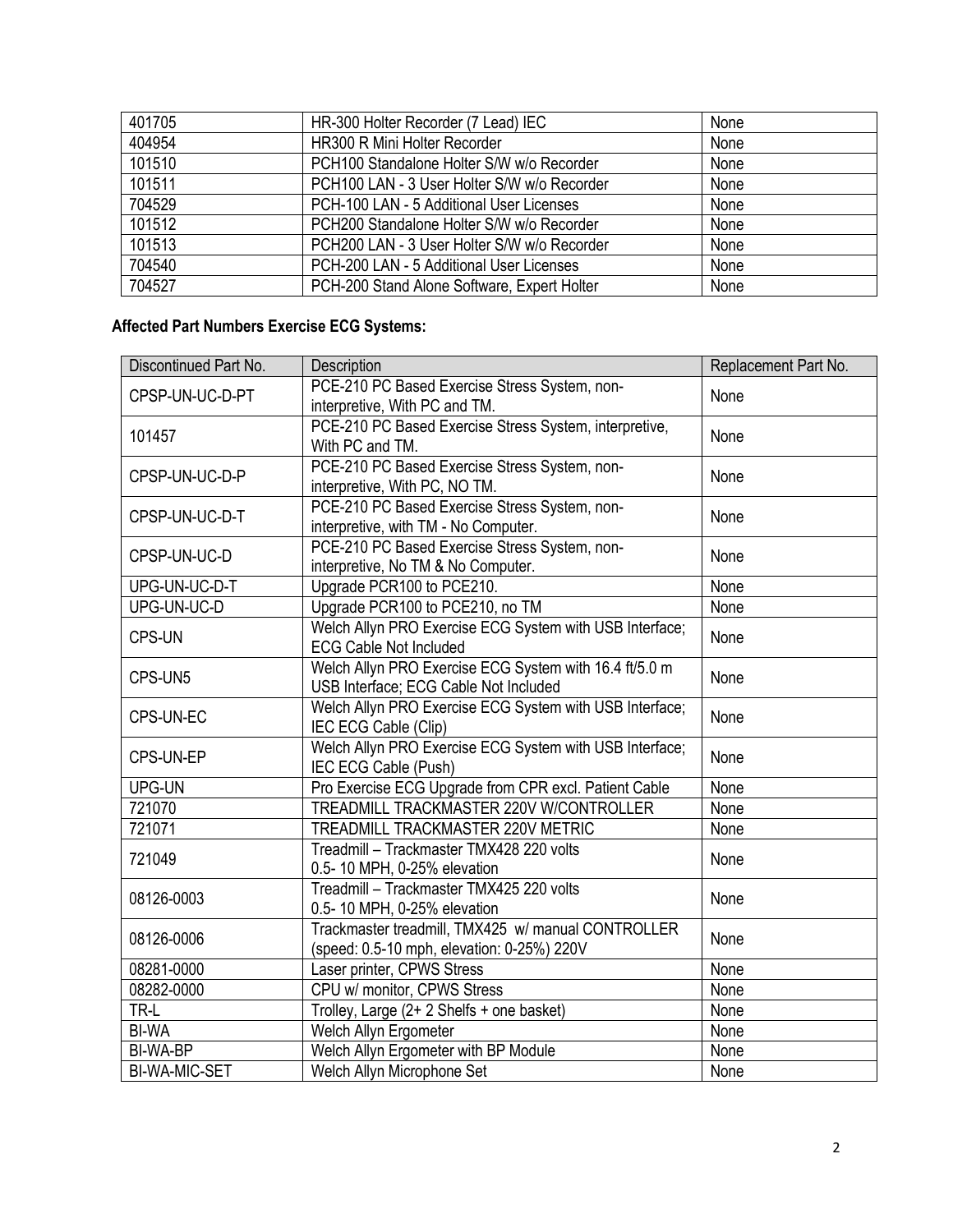**The following accessories will remain available through the service and support period:**

## **Holter:**

| <b>Part Number</b> | <b>Description</b>                       |
|--------------------|------------------------------------------|
| 08113-0002         | 3-Channel Holter hook-up kit             |
| 45002-0000         | Holter electrodes, 500/case              |
| 704545             | 5 Lead Patient Cable, AHA, HR-100        |
| 704547             | 7 Lead Patient Cable, AHA, HR-100        |
| 704549             | 7 Lead Patient Cable, AHA, HR-300 & 1200 |
| 704553             | HR-100 carry case and straps             |
| 704546             | 5 LEAD PATIENT CABLE, IEC, HR100         |
| 704548             | 7 LEAD PATIENT CABLE, IEC, HR100         |
| 704550             | 7 LEAD PATIENT CABLE, IEC, HR300 & 1200  |
| 704552             | 10 LEAD PATIENT CABLE, IEC, HR1200       |
| 711059             | LEAD PATIENT CABLE, IEC MIN HOLTER RE    |
| 704554             | HR-300 & 1200 carrying case and straps   |
| 704555             | <b>USB Bluetooth adaptor</b>             |

## **Exercise ECG Systems:**

| <b>Part Number</b> | Description                                                                                          |
|--------------------|------------------------------------------------------------------------------------------------------|
| 45003-0000         | Exercise Stress Electrodes (500/case)                                                                |
| PRO-60024          | USB Cable (9.8' / 3m) for use with SE-PRO-600                                                        |
| PRO-60025          | USB Cable, 16.5 ft., (5M) for Use with SE-PRO-600                                                    |
| SE-C-EUR-CLIP      | PATIENT CABLE MD, CLIP ENDING                                                                        |
| SE-C-EUR-ELCL      | PATIENT CABLE MD, CLIP ENDING                                                                        |
| SE-ELEC            | Disposable Exercise ECG Electrodes (Clip/Push) (25x)                                                 |
| SE-ELEC-40         | Disposable Exercise ECG Electrodes (Clip/Push) (1000x)                                               |
| SE-PC-IEC-CLIP     | PATIENT CBL, STRESS, PRO, CLIP, IEC                                                                  |
| SE-PC-IEC-CLPL     | Patient Cable PRO, Clip ending, X Long, IEC Coded                                                    |
| SE-PC-IEC-PSHL     | Patient Cable PRO, pushbutton, X Long, IEC coded                                                     |
| SE-PC-IEC-PUSH     | Patient Cable PRO, Clip ending, Euro coded                                                           |
| SE-PRO-BELT        | Digital ECG Patient Cable Pouch and Belt for Stress Systems CPE-100, CPE-110, CPE-200                |
|                    | and CPE-210                                                                                          |
| SE-PRO-BLT         | Belt for PRO Recorder Pouch                                                                          |
| SE-PRO-PCH         | Pouch for PRO Recorder                                                                               |
| SE-PC-AHA-CLIP     | PATIENT CBL, Stress, PRO, CLIP, AHA                                                                  |
| SE-PC-AHA-CLPL     | PATIENT CBL stress LG limb, PRO, clip, AHA                                                           |
| PRO-60024          | PROLINK USB CBL ASSY (3M)                                                                            |
| PRO-60025          | PROLINK USB CBL ASSY (5M)                                                                            |
| SE-PRO-BELT        | Digital ECG Patient Cable Pouch and Belt for Stress Systems CPE-100, CPE-110, CPE-200<br>and CPE-210 |
| <b>TM-Cable</b>    | Treadmill interface cable                                                                            |
| TM-WA-CABLE        | Welch Allyn Treadmill Serial Interface Cable                                                         |
| BI-WA-BP-CABLE     | Welch Allyn Ergometer BP TTL Cable                                                                   |